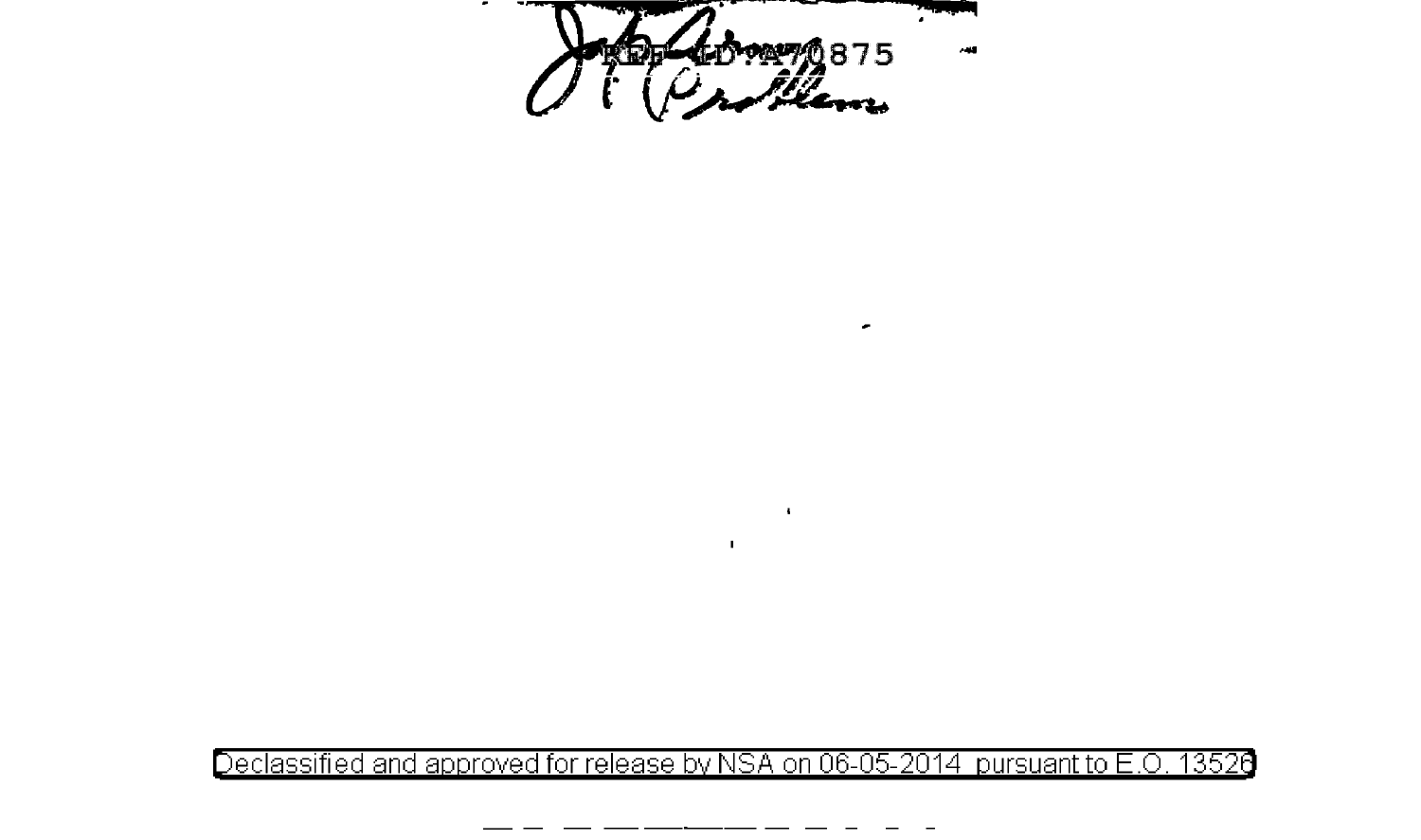REF ID: A70875

 $15 - 3 - 05134$ 

**APSIS-3** 

ideas (exapt a biomatination 12 June 1945

**SUBJECT:** Japanese Army Problem

**TO:** 

Control Officer Signal Security Agency Washington 25, D. C.

1. The Control Survey Committee of which I am a member has completed its study of all the aspects of the Japanese Army Problem. This is a vast enterprise upon which many thousands of people are vorking all over the vorld. In all cases, however, we find that all vork is done on collateral levels in much the same manner as international machinery is set up in what is called multilateral treaties or agreements. From the standpoint of the direction of activities, however, this is bad organization. Within the Intelligence Division we find the Division Chief in charge of four of these Branches, B-I, B-II, B-IV, and I & L. The Division Chief is also the Chairman of the Japanese Army Coordination Committee which includes representatives of these Branches, plus the Chiefs of E and G Branches of the Operating Services Division. Over and above that, we have<br>the Commanding Officer of the Signal Security Agency, :. . in peneral charge of the vorld-wide aspects of the problem. including coordination with other United States and British centers.

2. The result of this method of organisation gives<br>rise to a laisses faire attitude. As long as things seem to be going smoothly -- well and good. Only when trouble arises is a judgment made in settling an argument. One evil resulting from this scheme is that the squeaking wheel gets the most attention. Another is that often trouble is not foreseen until it is too late.

3. It was apparent to the Coundttee and to the great majority of personnel intervieved that the problem was one problem and not a great number of isolated problems. The lifeblood of the Japanese Army problem is the traffic, and any creanization set up to cope with it should recognize this fact. It should be built on'a structure that would start with the rav-miterial and end up with properly evaluated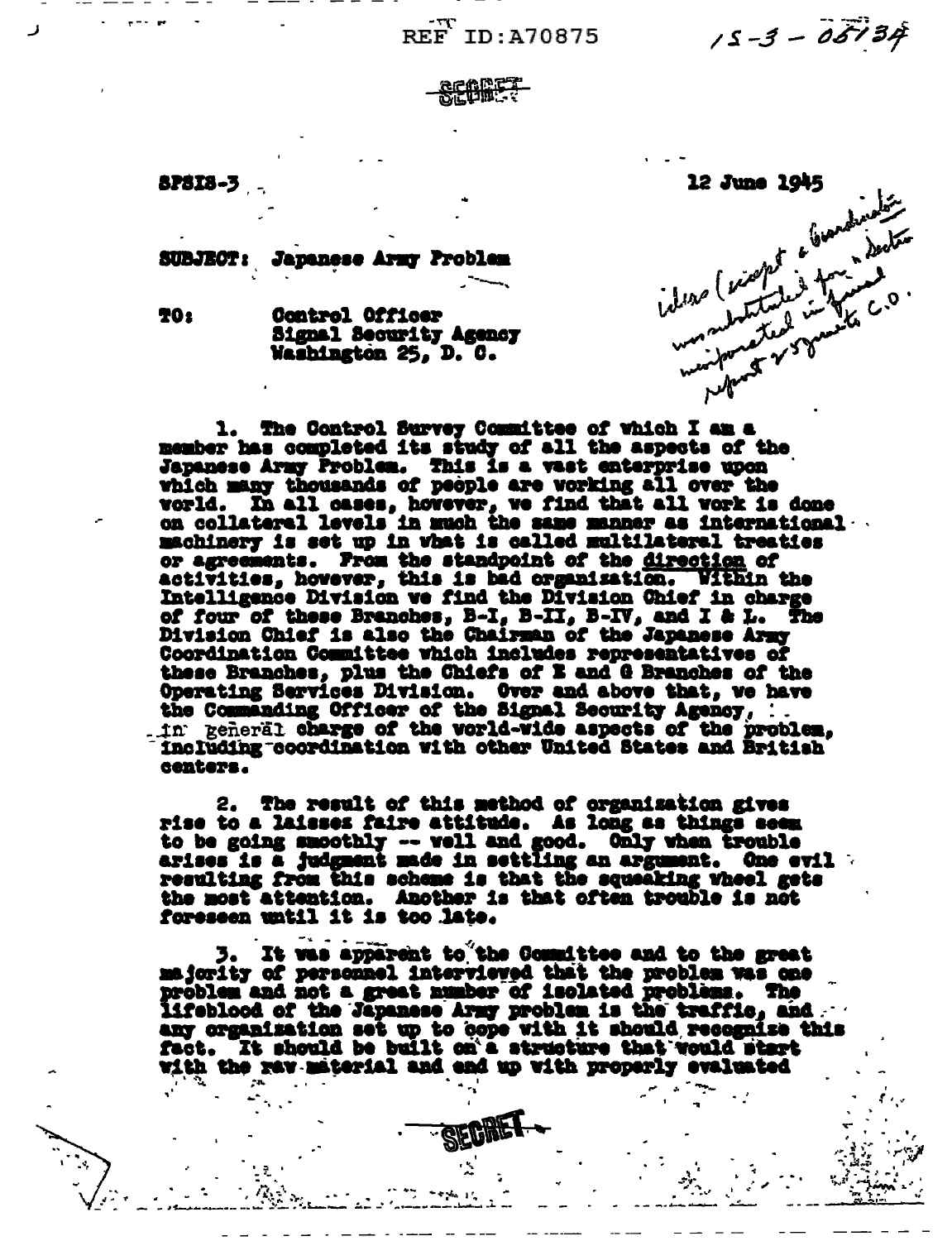

SP3IS-3 (12 June 1945)

intelligence. Actually we find the flow of traffic crossing over many artificial boundary lines into territories which have little in common with each other, each concerned with its own problems rather than the overall problem.

4. Under existing circumstances, it is believed that the following plan would represent a workable arrangement for an improvement in the present situation:

The formation of a Japanese Army Coordination Section under the direct supervision of the Chief, Intelligence Division.

b. The functions of this Section would be as follows:

- (1) The preparation of the Weekly Report.
- $(2)$ The operation of a message center for coordinating outgoing wires and documents and the dissemination of incoming wires and documents.
- $(3)$ Coordination of liaison with MIS, Navy. and other centers.
- (4) Establishment of IBM priorities.
- (5) Operation of the Control Room.
- (6) Coordination of inquiries from MIS to various Branches.

 $\bullet$ 

(7) Administration of records and files (which already has been set up).

c. The personnel to man this section could be taken from among those who are now performing these duties, hence no additional personnel would be required. It might even result in a decrease in the overall number of personnel.

d. The result of this move would place a continuing body, whose purpose it is to handle those problems which ro one Branch alone can handle, on a level above the collateral operating Branches.

Theoretically, the position of the proposed e. I section should be on Agency level rather than Division level since E and G Branches are organizationally located in a different division. Since such an arrangement would probably